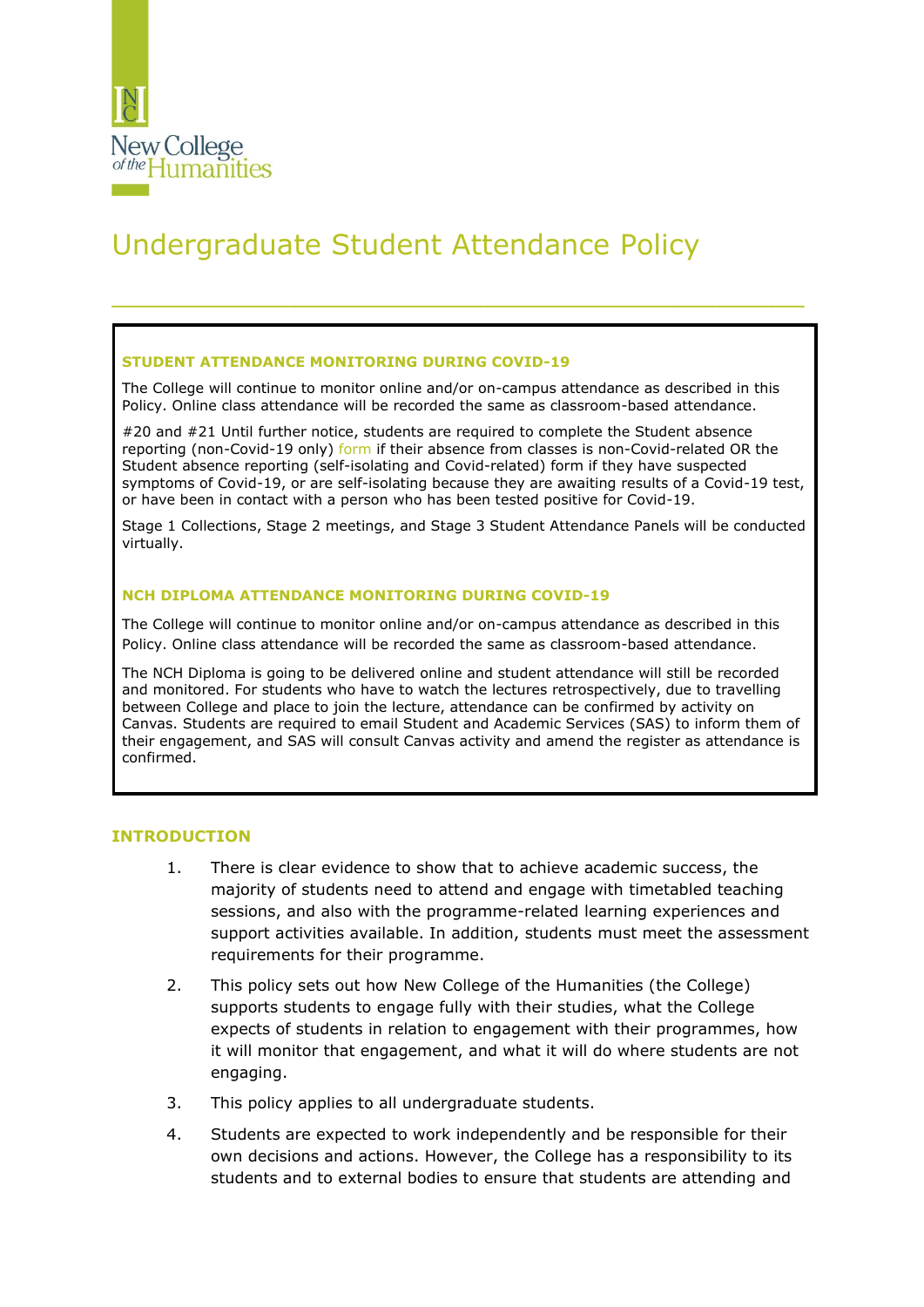studying, so as to comply with the relevant regulatory requirements, and the College's and the degree-awarding bodies' requirements.

- 5. This policy governs all undergraduate degree programmes taught or delivered by the College and the constituent elements of the NCH Diploma.
- 6. This policy should be read in conjunction with the College's [Terms and](https://www.nchlondon.ac.uk/about-us/academic-handbook/nch-policies-and-procedures/nch-admissions/)  [Conditions,](https://www.nchlondon.ac.uk/about-us/academic-handbook/nch-policies-and-procedures/nch-admissions/) the [Support to Study Policy,](https://www.nchlondon.ac.uk/about-us/academic-handbook/nch-policies-and-procedures/nch-general/) and the [Undergraduate Extenuating](https://www.nchlondon.ac.uk/about-us/academic-handbook/nch-policies-and-procedures/nch-undergraduate-degree/)  [Circumstances Policy](https://www.nchlondon.ac.uk/about-us/academic-handbook/nch-policies-and-procedures/nch-undergraduate-degree/) and the [NCH Diploma Extenuating Circumstances](https://www.nchlondon.ac.uk/about-us/academic-handbook/nch-policies-and-procedures/nch-diploma/)  [Policy.](https://www.nchlondon.ac.uk/about-us/academic-handbook/nch-policies-and-procedures/nch-diploma/)

## **STUDENT ATTENDANCE**

- 7. Timetabled teaching sessions are an essential part of the student learning experience on all programmes. Much of the curriculum content is conveyed through timetabled teaching sessions. Such sessions also give students opportunities to interact with faculty and other students about a variety of subjects and topics.
- 8. The College expects students to attend all timetabled teaching sessions. The College expects students to engage fully with any attendance registration or monitoring methods that are put in place.
- 9. All students must attend:
	- 9.1. All scheduled teaching events, including but not limited to lectures, seminars, group tutorials, one-to-one tutorials, dissertation supervisions, revision sessions, mock examinations, core course lectures, and LAUNCH.
	- 9.2. All compulsory College events, including but not limited to Matriculation (for matriculants) and Prize-giving.
	- 9.3. All summative assessment examinations in the student's degree subject, in the core courses (dependent on the student's year of study), and in LAUNCH.
- 10. Students are required to be punctual. Lateness is disruptive and discourteous to the lecturer and to fellow students.
- 11. The College has a responsibility to make clear to students that attendance is in their own professional and academic interest. This is done in, for example, induction sessions and initial Personal Tutor meetings for Freshers, at the 'Welcome Back' sessions for continuing students at the beginning of each academic year, at Collections at the end of the Michaelmas and Hilary terms for all students, and in emails to individual students who are absent from compulsory events.

### **SUPPORTING ENGAGEMENT**

- 12. The College supports engagement in a number of ways:
	- 12.1. Through pre-entry and induction information, activities and processes that are designed to ensure that students are familiar with the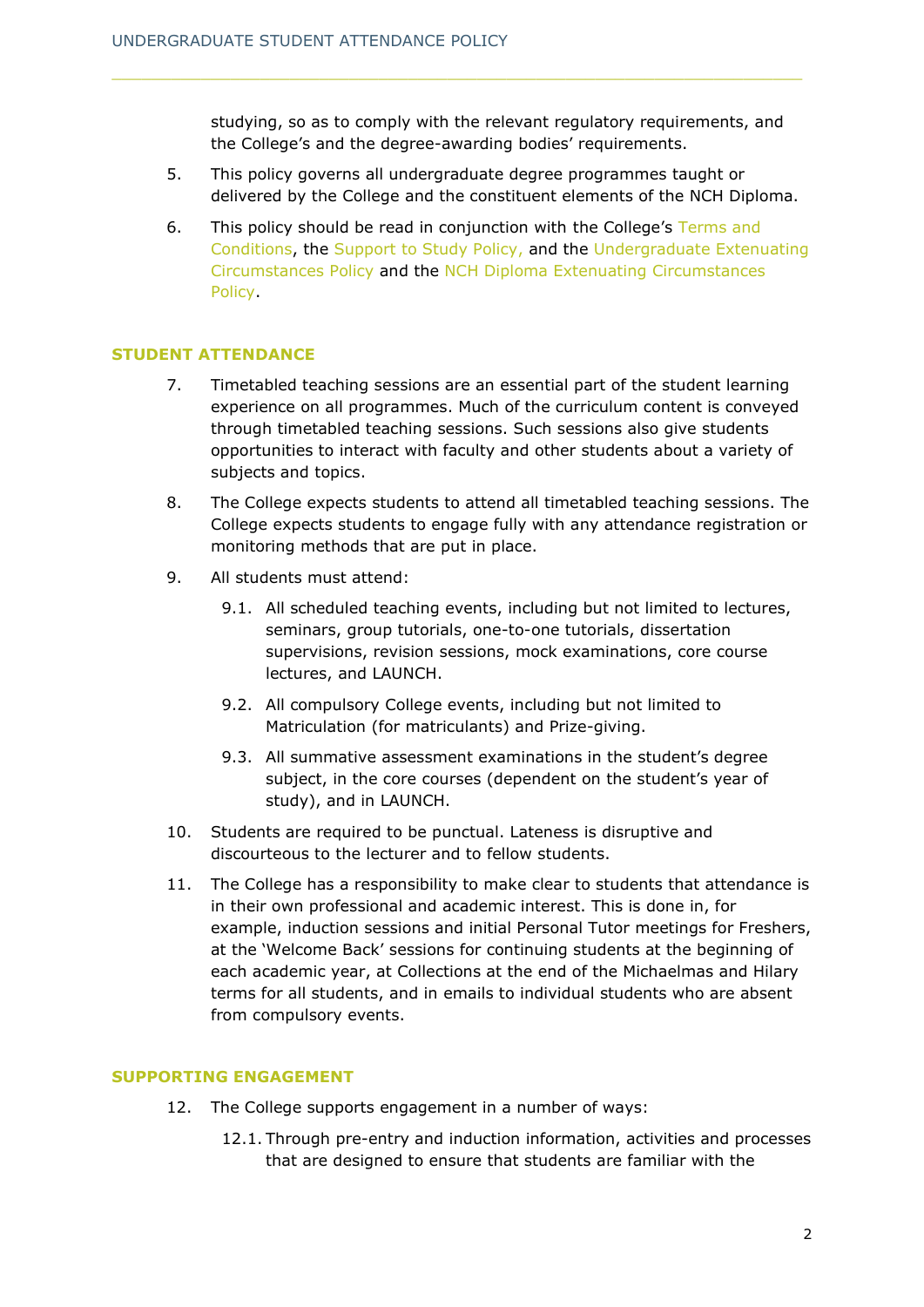requirements of their programme and know how to access facilities, services and support.

- 12.2. Through high quality teaching and learning experiences.
- 12.3. Through programme related learning resources within Moodle.
- 12.4. Through a range of academic and welfare support services.

## **ATTENDANCE MONITORING**

- 13. Attendance at scheduled teaching events is recorded by College staff taking daily CELCAT registers.
- 14. Students are alerted by an automated email when they are marked as absent for any scheduled teaching event.
- 15. Lateness at teaching may be recorded and forms part of the information used to assess the student's general attendance record.
- 16. In weeks 3 and 7 of the Michaelmas and Hilary terms, Student and Academic Services (SAS) produces data calculating the percentage attendance per student per degree and Diploma programmes for weeks 1 - 2 and weeks  $3 - 6$  of those terms.
- 17. In week 11 of the Michaelmas and Hilary terms, SAS produces data calculating the percentage attendance per student per degree and Diploma programmes for weeks 8 – 11 of those terms.
- 18. Reports produced under paragraphs 16 and 17 for all students are shared with Heads of Faculty (HoFs) (or nominees), so that each student's general attendance record can be considered and discussed at Collections.
- 19. A Course Leader (CL) or HoF can check a student's overall attendance on CELCAT. If they become concerned about a student's attendance at any time outside of the reporting weeks, they may request that the student's Personal Tutor (PT) and/or Student Development and Support (SSD) meet with the student. The PT and/or the SSD will report back to the HoF.

### **ABSENCE**

- 20. If a student is aware in advance that they will not attend any of  $9.1 9.3$ , they are required to email all relevant academic tutors and SAS as soon as possible, and to update them daily if their reasons for absence persist.
- 21. If a student believes that circumstances extenuate their absence, they should refer to [ANNEX](#page-9-0) A for information on what types of absence are likely to be considered as an absence with extenuating circumstances and what documentation needs to be submitted. They should contact the SSD for advice on their next steps.
- 22. Where absence falls at a time of summative assessment for the:
	- 22.1. Student's degree subject, students are reminded to consult SAS about the requirements of the relevant awarding body.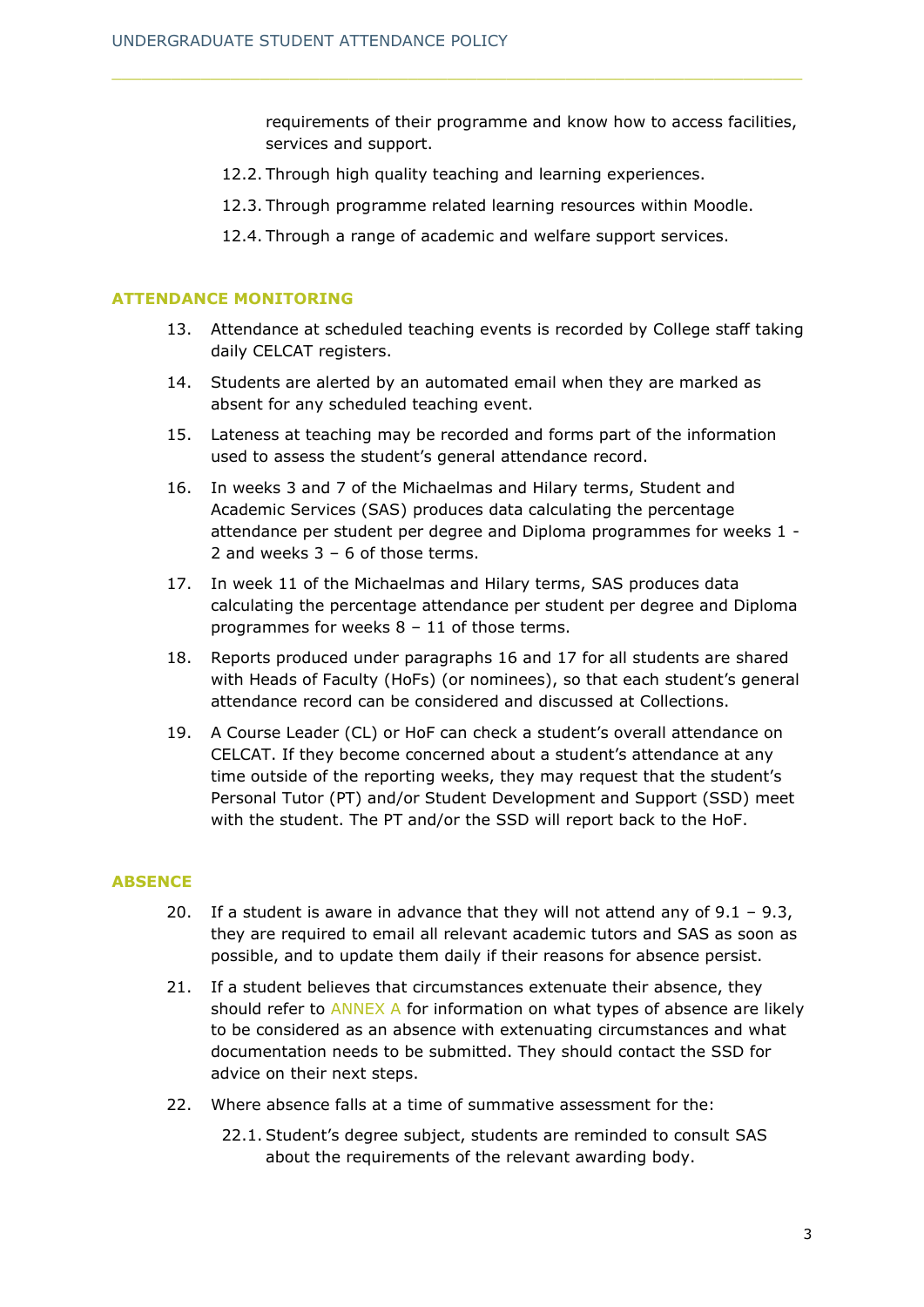22.2. Student's Diploma, students are reminded to consult the NCH Diploma Regulations.

## **AUTHORISED ABSENCE**

23. In exceptional circumstances a student may require a period of absence. The minimum duration a student can submit an application for a leave of absence is three working days and up to 20 consecutive days. A maximum period of absence is 20 working days per academic year consecutive or nonconsecutive in any academic year. For absences of more than 20 consecutive working days students must interrupt their studies or withdraw from the programme. A student who wishes to request a leave of absence in such exceptional circumstances must complete a Leave of Absence [Authorisation](#page-12-0) (ANNEX B) and submit relevant evidence. Further information can be found in [ANNEX E.](#page-17-0)

## **ACTION IN THE EVENT OF NON-ATTENDANCE**

- 24. All of the points below apply to absences which have not been excused by accepted extenuating circumstances.
	- 24.1. Missed tutorials will not be re-scheduled.
	- 24.2. At any stage a HoF, CL or PT, may refer the student to the SSD if it is considered that the [Support to Study Policy](https://www.nchlondon.ac.uk/about-us/academic-handbook/nch-policies-and-procedures/nch-general/) is more appropriate for the student.
	- 24.3. If a student falls below an average of 70% attendance over all degree and Diploma courses for weeks 1 and 2 of Michaelmas and Hilary, the Course Leader or SSD (depending on the case) will contact the student.
	- 24.4. If a student falls below an average of 70% attendance over all degree and Diploma courses for the first time at week 7 in the Michaelmas and Hilary terms, the HoF (or their nominee) will contact the student **(Stage 1)**.
		- 24.4.1. If the HoF (or their nominee) receives no response, the procedure will move to **Stage 2**.
		- 24.4.2. If the HoF (or their nominee) receives a response, the student will be reminded that continued poor attendance is likely to have a negative impact upon their academic success and may determine whether they are able to progress further on their programme.
	- 24.5. If a student falls below an average of 70% attendance over all degree and Diploma courses for the first time at week 11 in the Michaelmas or Hilary terms, this will be discussed with the student at Collections **(Stage 1)**.
	- 24.6. If a student falls below an average of 70% attendance over all degree and Diploma courses for a second time, after 24.4 has been invoked, the HoF will meet with the student, to discuss plans for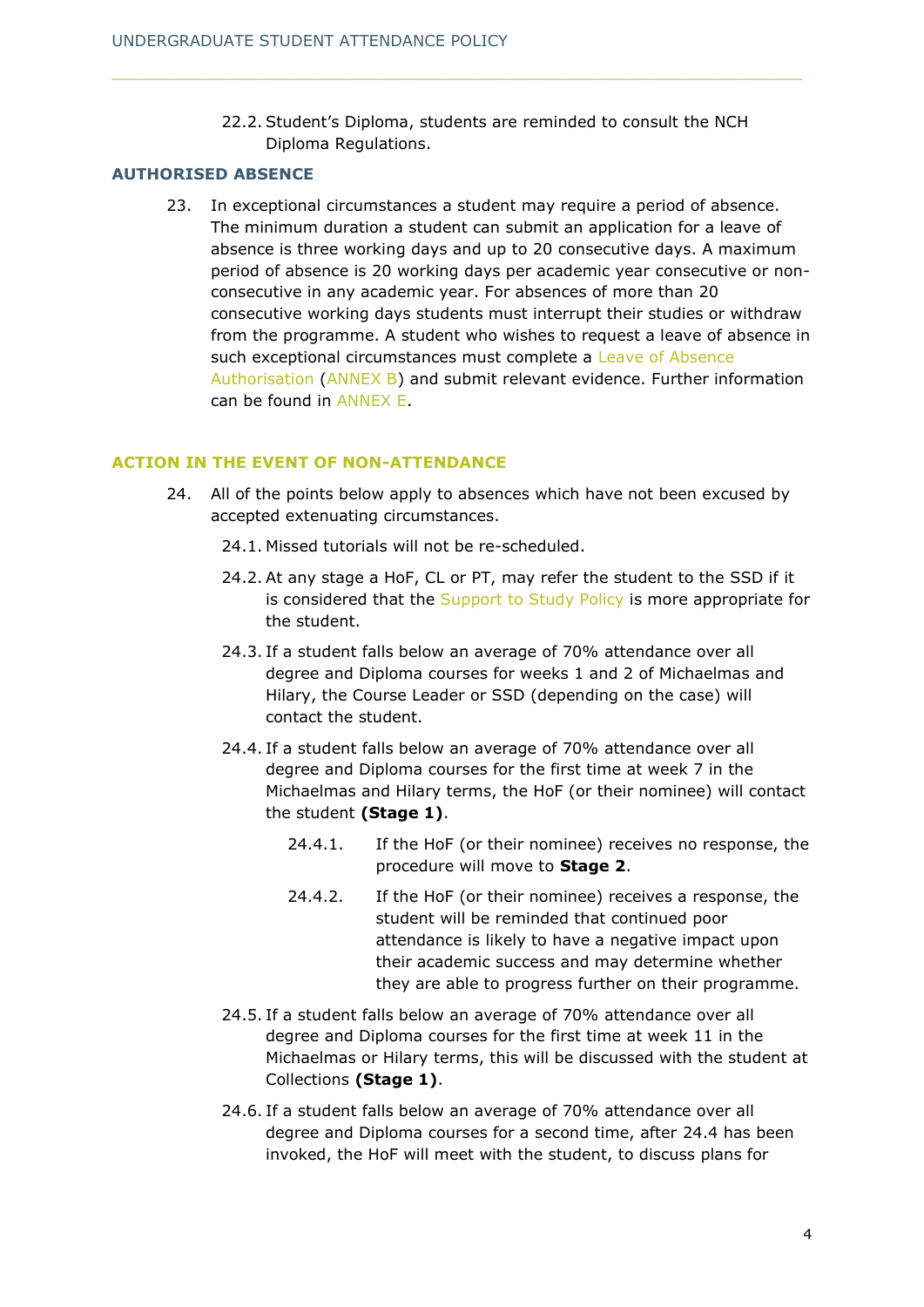improving attendance and the possible consequences of continued poor attendance **(Stage 2)**.

- 24.7. If the student does not attend **Stage 2**, the Registrar will write to the student formally, unless the student can demonstrate acceptable extenuating circumstances, in which case the meeting will be rescheduled.
- 24.8. If a student falls below an average of 70% attendance over all degree and Diploma courses for a third time, after 24.6 or 24.7 has been invoked, the student's academic good standing (see below) will be removed. The HoF will refer the student to a meeting with the Student Attendance Panel (StAP) **(Stage 3)**.
- 24.9. Absence from a summative assessment examination in the student's degree subject will be governed by the relevant awarding body's regulations.
- 24.10. Absence from a summative assessment by examination for the core courses or for LAUNCH will fall under the NCH Diploma Regulations (according to the student's year of matriculation).
- 24.11. If a student attends a one-to-one tutorial without having submitted written work in advance of the tutorial or at the start of the tutorial, the student may be asked to write the essay at the tutorial.
- 24.12. If a student attends a group tutorial without having prepared for the tutorial, the student may be asked to sit silently throughout the tutorial.
- 24.13. A student whose attendance at Diploma teaching events has fallen below 70% at the time that they complete their degree (irrespective of in which year they have attended the Diploma teaching events) will not be awarded the Diploma.
- 24.14. A student who fails to attend a College event to which they have signed up without extenuating circumstances may be banned from future such events at the discretion of the organising member of staff.
- 24.15. In order to be awarded an NCH prize, students must be in good standing (paragraph 45).

## **STUDENT ATTENDANCE PANEL PROCEDURE**

- 25. The StAP will normally consist of the Registrar and two others, from a group of staff selected by the Registrar. The Registrar will Chair the StAP and appoint a Secretary.<sup>1</sup>
- 26. All panel members must participate in the whole process for the final decision to be valid.

 $1$  The panel members should be free of any bias or any reasonable perception of bias and will normally include a member of faculty.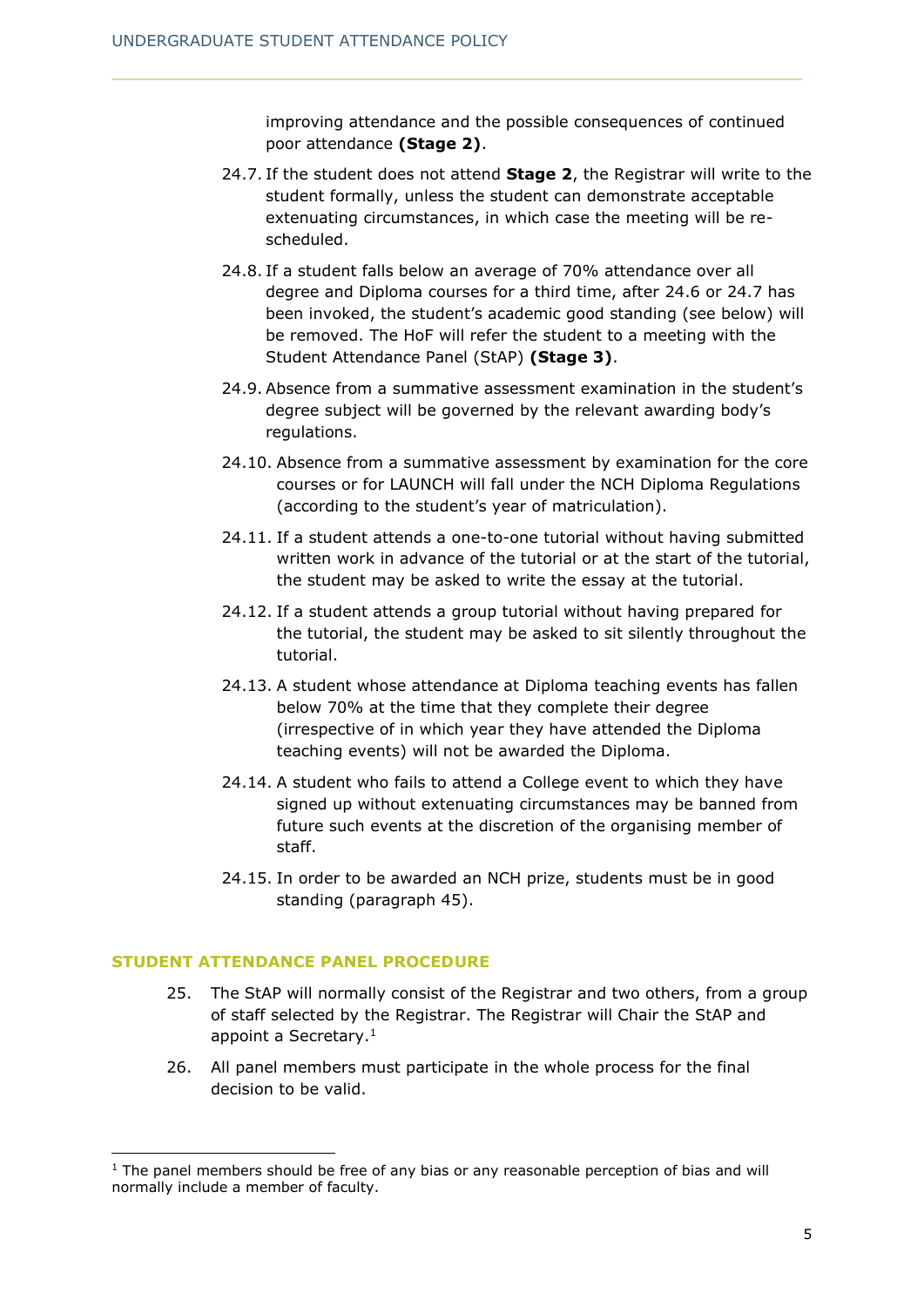- 27. Notification and procedures of the Stage 3 meeting: the Secretary to the panel shall:
	- 27.1. Invite the student to the meeting in writing giving a minimum of five working days' notice. In all instances, the address used to communicate with the student will be the most recent mailing list held on the student database. Students will be advised of the date and time of the meeting by recorded delivery post. Students will be requested to acknowledge receipt of this letter within five working days. If a student does not respond within this period, the case may be considered in the student's absence.
	- 27.2. Advise the nature of the meeting and invite the student to submit a written response.
	- 27.3. Inform the student of their right to be accompanied at the meeting by a friend who is not professionally engaged in legal practice or otherwise experienced in advocacy by reason of employment. The friend will normally be another student or staff member of the College.
- 28. The Secretary of the panel will keep a note of the meeting, the decision of the panel and any action taken.
- 29. The StAP will consider all the evidence presented and consider whether poor attendance is likely to have a negative impact upon the academic success of the student and/or whether the student is able to continue to study at the College. The Secretary of the panel will inform the student in writing within five days of the decision of the panel.
	- 29.1. If the StAP considers both that the student has a realistic chance of progressing, and that the student, having been made aware of the options available to them, wishes to remain on the programme, the panel will decide the student should remain on programme. The decision will be recorded on the student's permanent record for the duration of their registration.
	- 29.2. If the StAP considers that the student has no realistic chance of progressing and/or that it would be decidedly against the student's interest to remain on the programme, then the panel will decide that the student should be withdrawn from the programme.
	- 29.3. If the StAP considers that the [Support to Study Policy](https://www.nchlondon.ac.uk/about-us/academic-handbook/nch-policies-and-procedures/nch-general/) is more appropriate for the student, it will refer the case to the SSD.
- 30. The student will have the right to appeal to the Master.
- 31. Students who re-engage with the College and pass the year without deficit will regain academic good standing (paragraph 45).
- 32. Attendance is recalculated at the beginning of each academic year. Therefore, failure to reach 70% attendance at any time, in any given year is not carried over into subsequent terms or years. However, attendance records are maintained and can be referred to if needed.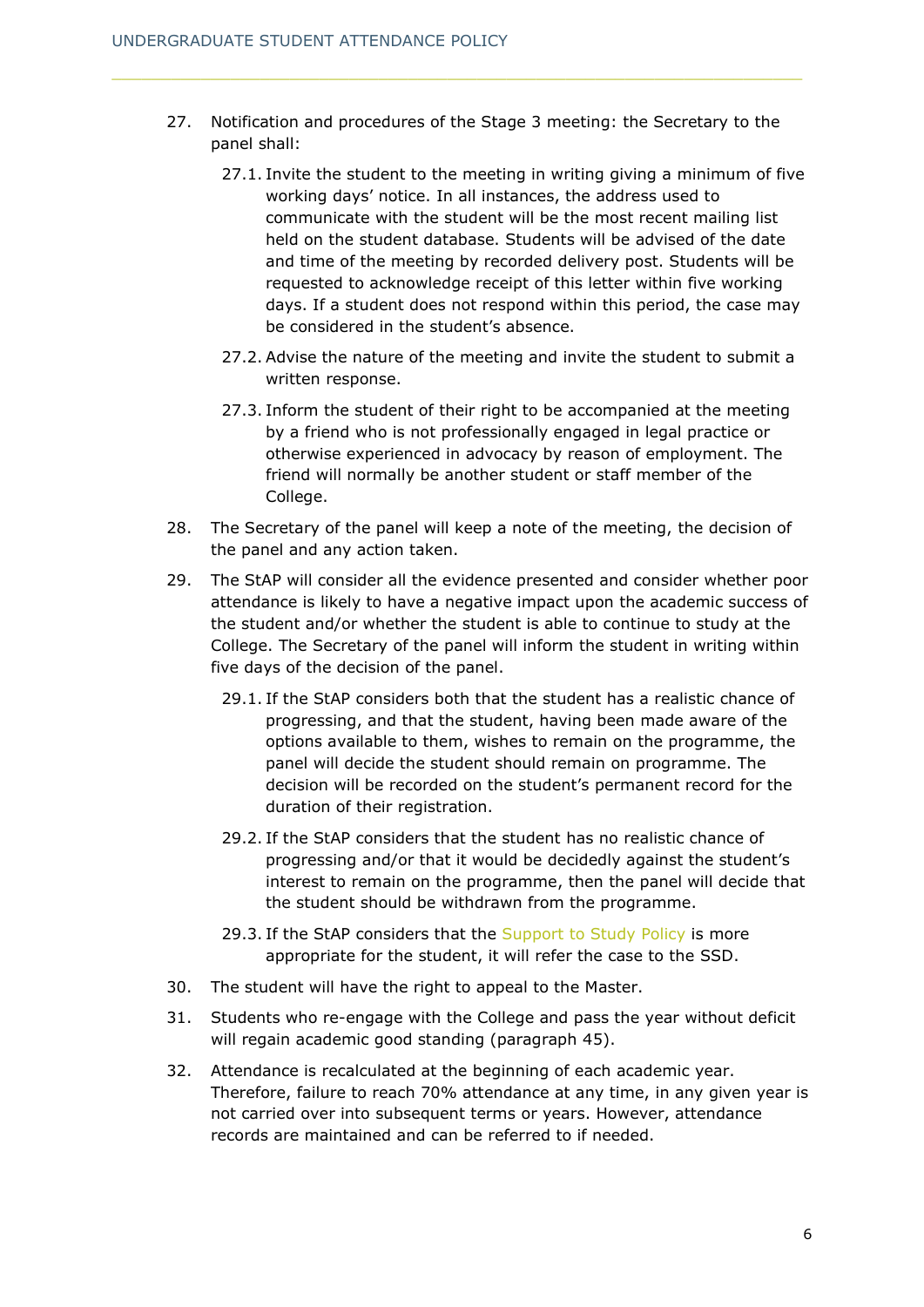## **APPEALS PROCEDURE**

- 33. A student may appeal against a decision of the StAP. The appeal must be made using the [Student Appeal Form](#page-12-0) [\(ANNEX C\)](#page-14-0), to the Master within ten working days of the written notification of the panel's decision.
- 34. The student may only appeal on one or more of the following grounds, which must be specified in the appeal form:
	- 34.1. There has been a significant procedural flaw or irregularity that compromised the fairness of the process.
	- 34.2. New material evidence, which must be supported by explanation of why it is being submitted at this late stage.
	- 34.3. That there is a bias or reasonable perception of bias during the procedure.
	- 34.4. An outcome, decision and/or penalty, being unreasonable or disproportionate.
- 35. Following submission of an appeal, the Master or their nominee will undertake a preliminary review of the appeal.
- 36. Where the preliminary review identifies that the appeal does not have substance within the accepted grounds for appeal stipulated in paragraph 34 the student shall be informed of the decision in writing and the College will issue a Completion of Procedures Letter advising that the process has been completed.
- 37. Where the preliminary review identifies that the grounds for appeal are accepted as valid, the appeal will be submitted to the Student Attendance Appeals Board (StAAB).
- 38. The StAAB will consist of three members of staff approved by the Master. No person shall sit on the StAAB if they are directly associated with the student's studies or with the decision against which the appeal is made.
- 39. The hearing will be limited to the grounds stated in the student's appeal form and should not take the form of a rehearing of the original matter. The StAAB will be provided with a report from the StAP but will not at this time interview the appellant or witnesses.
- 40. If the StAAB is satisfied that there is sufficient evidence of substantive defect in procedures which might have resulted in a wrong decision, the student may be invited to a further hearing.
- 41. The proceedings of the StAAB will be determined by the Board and will take such form as the Board determines appropriate to investigate the grounds for appeal stated in the appellant's form.
- 42. The StAAB may:

42.1. Reject the appeal, in which case the original decision will stand.

- 42.2. Uphold the appeal and impose a new decision which will stand.
- 43. The StAAB shall consider its decision and shall notify the appellant of the decision within five working days.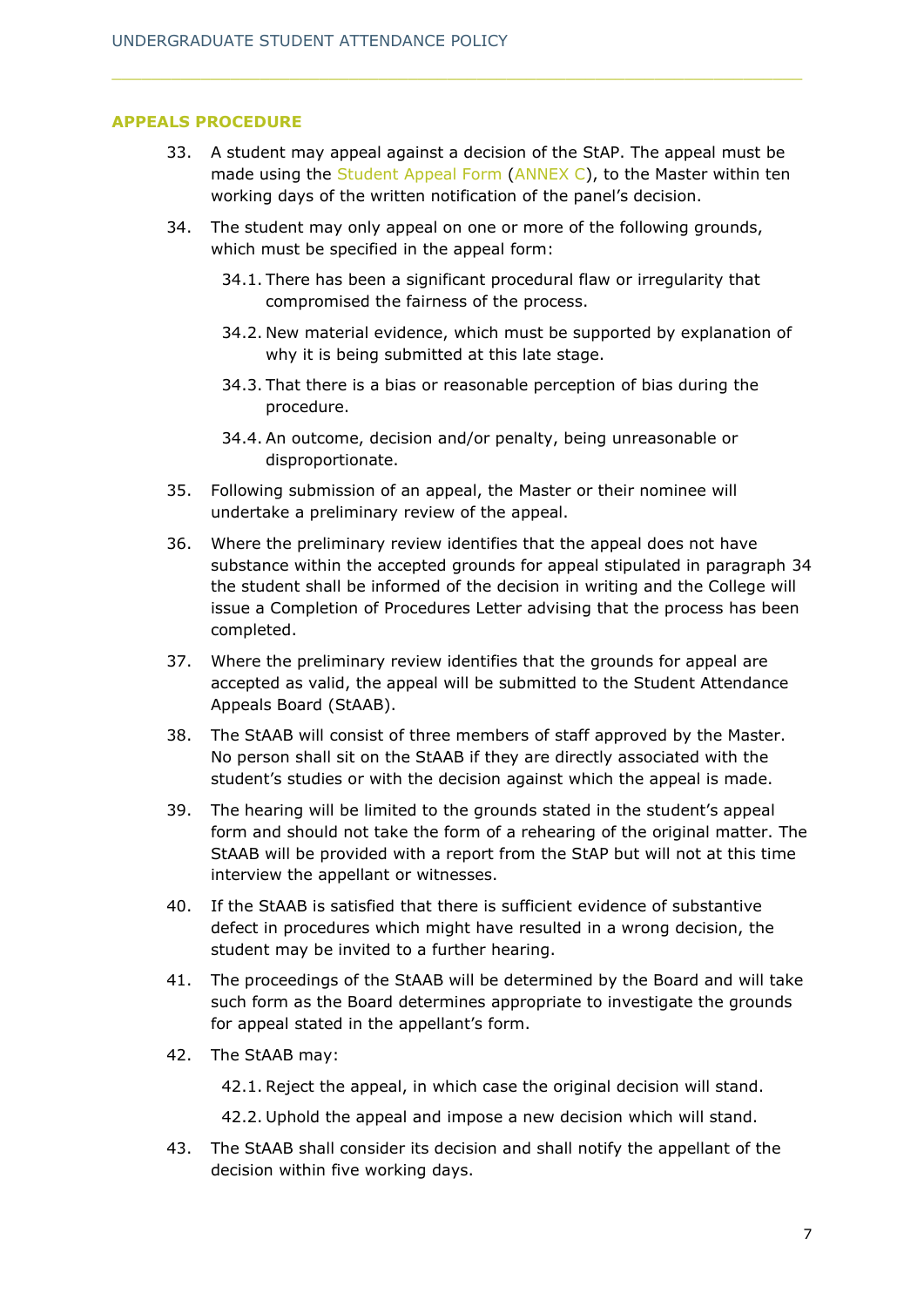44. The decision of the StAAB shall be final and no further appeal may be permitted. The College will issue a Completion of Procedure letter advising that the process has been completed. This letter will include the contact details of the Office of the Independent Adjudicator.

## **GOOD STANDING**

- 45. Good standing is defined as the condition of being simultaneously in good academic practice and good behavioural standing. All students enter with good standing and it is their responsibility to keep it.
- 46. Good academic practice is defined as the condition, within a given academic year, of having satisfactory student attendance and engagement, which includes, but is not limited to, overall attendance of 70% or more, arriving at all scheduled classes prepared and ready to learn, the submission of all written work on time, not being notified of or being called for second or subsequent meetings regarding poor attendance and engagement.
- 47. Good behavioural standing is defined as the condition maintaining consistently high standards of behaviour, within a given academic year, and not having been subject to any disciplinary sanctions for non-academic offences.
- 48. Students will maintain or regain good academic standing, if they complete an academic year without deficit. However, students who have struggled to satisfactorily engage with the College, despite completing the academic year without deficit, will be referred to the SSD for a confidential meeting.
- 49. Students who complete an academic year with deficit, will not be of good standing if their attendance was calculated at below 70%. In these cases, students will be referred to the SSD for a confidential meeting. Students will regain good standing, if their overall attendance, in the following year, does not fall below 70%.
- 50. In order to be awarded an NCH prize, students must be in good standing as defined above.
- 51. A student who is not in good standing may not be awarded an NCH prize, may not be a Student Ambassador, and may not attend College residential trips.

## **OFFICE OF THE INDEPENDENT ADJUDICATOR**

- 52. The Office of the Independent Adjudicator (OIA) is an independent body set up as a result of the Higher Education Act (2004) to run a student complaints scheme. Membership of the OIA is a requirement of the Higher Education and Research Act (2017) and the Office for Students.
- 53. At the end of the College procedures, the student will be issued with a Completion of Procedures letter. At this point if the student remains dissatisfied, they have the right to refer the decision to the OIA, within 12 months of the date of the Completion of Procedures letter. Details are available here.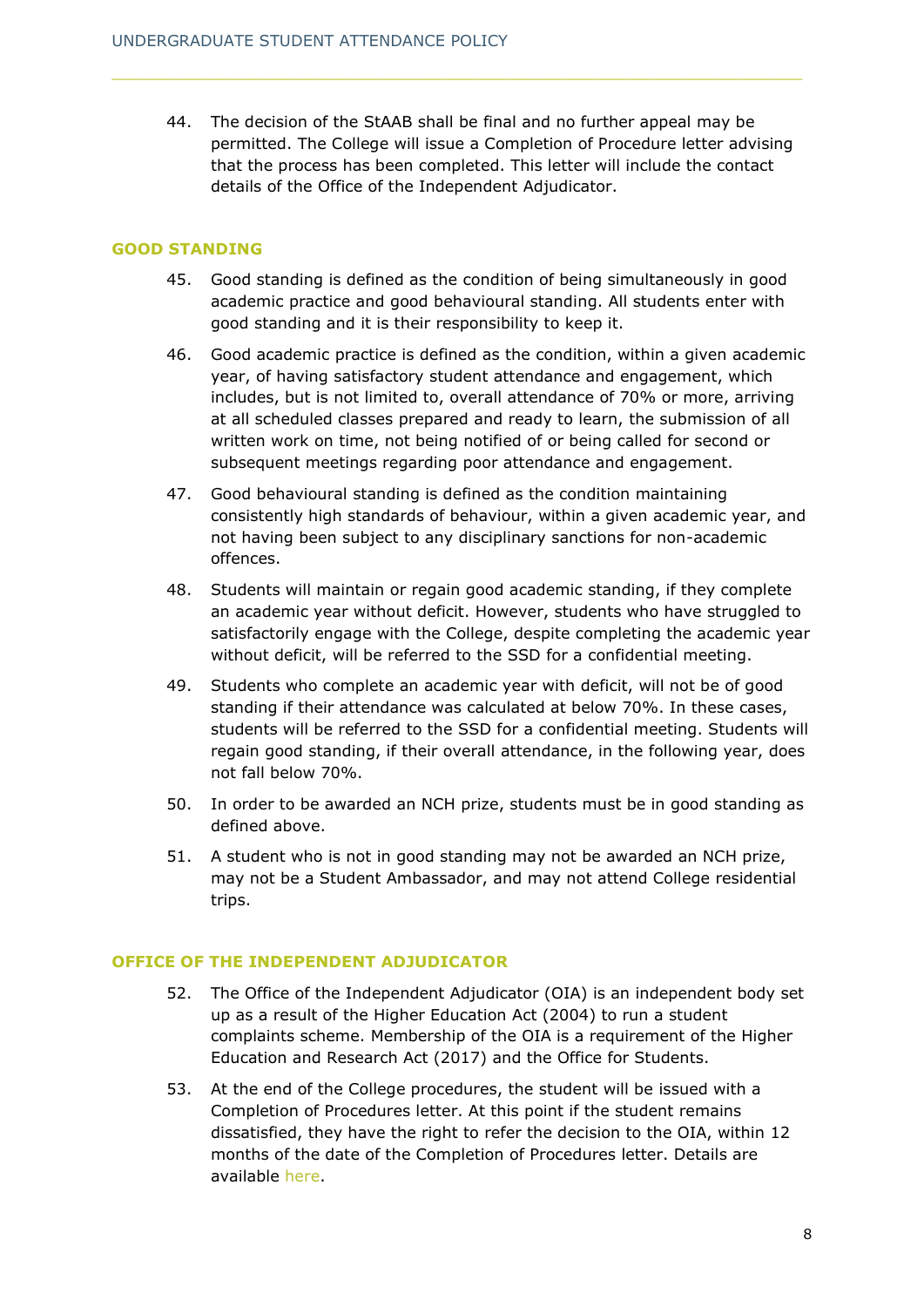## **REPORTING, MONITORING, AND REVIEWING**

- 54. The Registrar will report to Academic Board statistical information relating to attendance on an annual basis.
- 55. Academic Board will monitor the data and make recommendations as appropriate.
- 56. Academic Board will review the policy and the procedures for their effectiveness.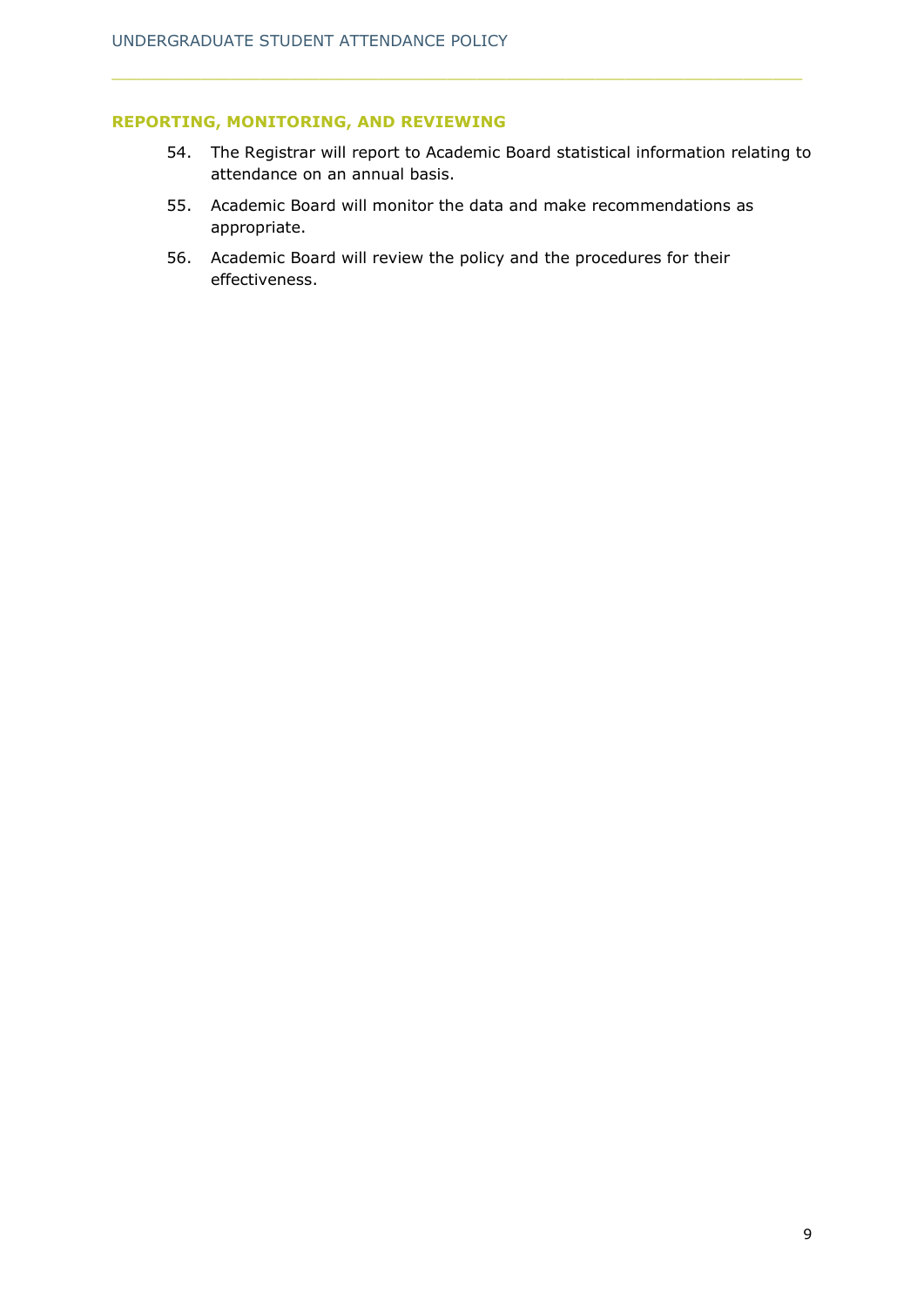<span id="page-9-0"></span>

| <b>Title: Undergraduate Student Attendance Policy</b> |                                                                                                                                                                                                                                                                                     |                   |           |                                                                                                        |                                    |  |  |
|-------------------------------------------------------|-------------------------------------------------------------------------------------------------------------------------------------------------------------------------------------------------------------------------------------------------------------------------------------|-------------------|-----------|--------------------------------------------------------------------------------------------------------|------------------------------------|--|--|
| <b>Approved by: Academic Board</b>                    |                                                                                                                                                                                                                                                                                     |                   |           |                                                                                                        |                                    |  |  |
| Version<br>number                                     | Date<br>approved                                                                                                                                                                                                                                                                    | Date<br>published | Author    | Location                                                                                               | Proposed<br>next<br>review<br>date |  |  |
| 9.0                                                   | March<br>2021                                                                                                                                                                                                                                                                       | March<br>2021     | Registrar | <b>NCH Academic</b><br>Handbook/<br>policies and<br>procedures/<br>academic policies and<br>procedures | April 2024                         |  |  |
| 8.2                                                   | February<br>2021                                                                                                                                                                                                                                                                    | February<br>2021  | Registrar | <b>NCH Academic</b><br>Handbook/<br>policies and<br>procedures/<br>academic policies and<br>procedures | April 2024                         |  |  |
| 8.1                                                   | December<br>2020                                                                                                                                                                                                                                                                    | December<br>2020  | Registrar | <b>NCH Academic</b><br>Handbook/<br>policies and<br>procedures/<br>academic policies and<br>procedures | April 2024                         |  |  |
| 8.0                                                   | September<br>2020                                                                                                                                                                                                                                                                   | September<br>2020 | Registrar | <b>NCH Academic</b><br>Handbook/<br>policies and<br>procedures/<br>academic policies and<br>procedures | April 2024                         |  |  |
| 7.0                                                   | December<br>2019                                                                                                                                                                                                                                                                    | January<br>2020   | Registrar | <b>NCH Academic</b><br>Handbook/<br>policies and<br>procedures/<br>undergraduate degree                | April 2021                         |  |  |
|                                                       |                                                                                                                                                                                                                                                                                     |                   |           |                                                                                                        |                                    |  |  |
| Referenced<br>documents                               | Extenuating Circumstances Policy; Terms and Conditions; Support to<br>Study Policy; Student Code of Conduct and Disciplinary Procedures; NCH<br>Diploma Regulations; Leave of Absence Authorisation; Student Appeal<br>Form; Leave of Absence Authorisation: Guidance and Procedure |                   |           |                                                                                                        |                                    |  |  |
| External<br>Reference<br>Point(s)                     | UK Quality Code Theme: Learning and Teaching; Enabling Student<br>Achievement; Office of the Independent Adjudicator; General Data<br><b>Protection Regulations</b>                                                                                                                 |                   |           |                                                                                                        |                                    |  |  |

\_\_\_\_\_\_\_\_\_\_\_\_\_\_\_\_\_\_\_\_\_\_\_\_\_\_\_\_\_\_\_\_\_\_\_\_\_\_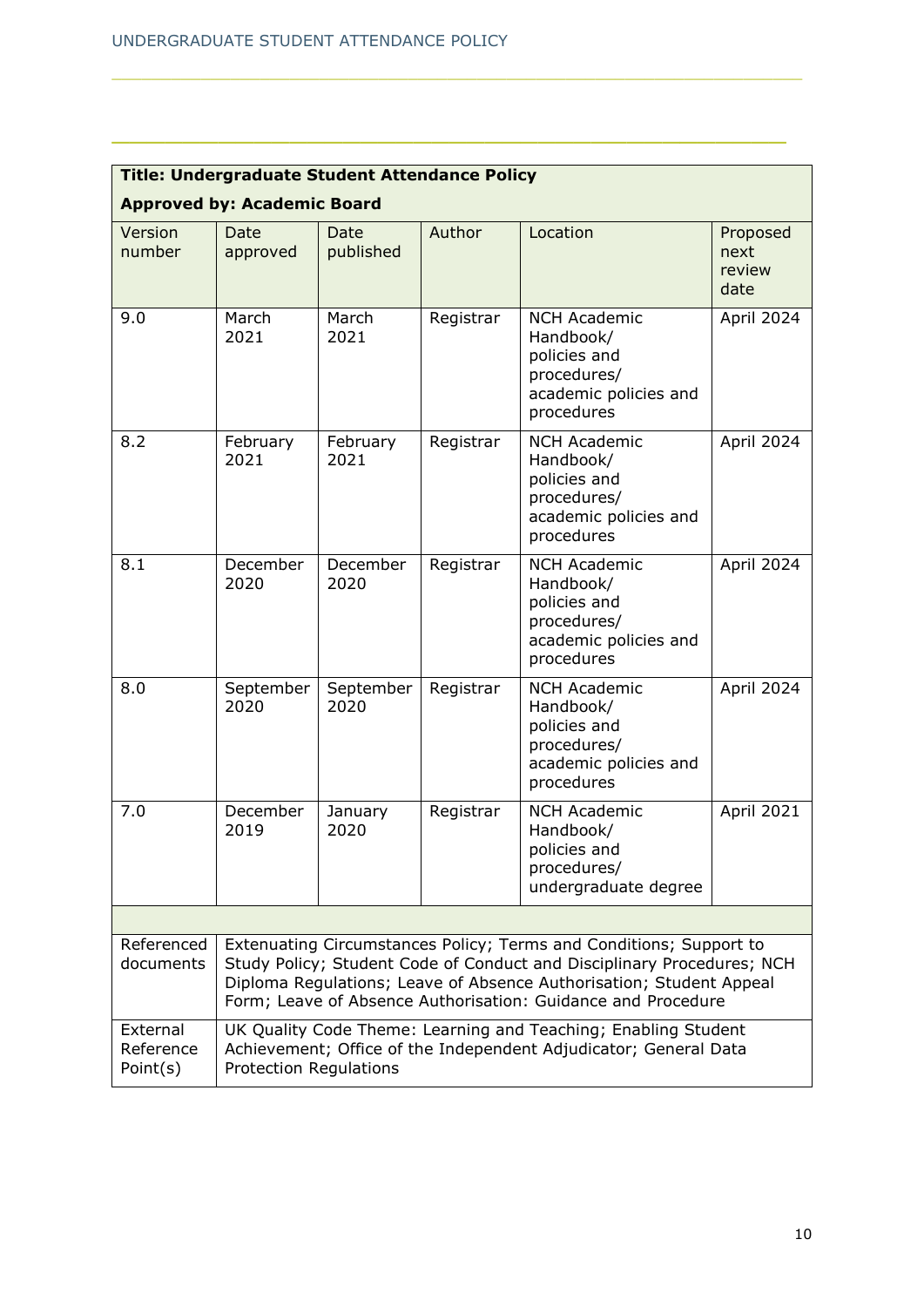## **ANNEX A**

| <b>VALID CIRCUMSTANCES</b>                                                                                                                                                                                                                                                                                                                                                                                                                                                          | <b>EXAMPLES OF VALID</b><br><b>SUPPORTING EVIDENCE</b>                                                                                                                                                                                                                                                                                         |
|-------------------------------------------------------------------------------------------------------------------------------------------------------------------------------------------------------------------------------------------------------------------------------------------------------------------------------------------------------------------------------------------------------------------------------------------------------------------------------------|------------------------------------------------------------------------------------------------------------------------------------------------------------------------------------------------------------------------------------------------------------------------------------------------------------------------------------------------|
| <b>Acute Illness</b>                                                                                                                                                                                                                                                                                                                                                                                                                                                                |                                                                                                                                                                                                                                                                                                                                                |
| An illness that is likely to have incapacitated the<br>student during the period he/she had been<br>expected to attend a teaching event. This<br>encompasses personal injury/accident with<br>extended impact. Such an illness may also result<br>from an acute episode of a chronic condition for<br>which the student may already have special<br>needs provision, but the episode has impacted<br>on the student to a much greater extent than<br>might normally be anticipated. | A doctor's medical certificate<br>relevant to the period of the<br>claimed extenuating circumstances<br>and stating that the student was<br>unfit to study. A signed statement<br>from a doctor in evidence of the<br>requirement to attend hospital<br>would also be appropriate.<br><b>Student self-certificates will</b><br>not be accepted |
| <b>Illness of a dependent</b>                                                                                                                                                                                                                                                                                                                                                                                                                                                       |                                                                                                                                                                                                                                                                                                                                                |
| Acute illness/accident affecting a<br>dependent/close relative that required the<br>constant attention of the student.                                                                                                                                                                                                                                                                                                                                                              | A doctor's medical certificate<br>signed to verify the illness, or<br>other medical evidence signed by<br>an appropriate medical<br>professional, together with a<br>statement by the student,<br>explaining why their personal<br>attention was necessary and no<br>other family member could be<br>expected to provide support.              |
| <b>Bereavement</b>                                                                                                                                                                                                                                                                                                                                                                                                                                                                  |                                                                                                                                                                                                                                                                                                                                                |
| Death of an immediate family member, partner<br>or close friend.                                                                                                                                                                                                                                                                                                                                                                                                                    | Production of a copy of a Death<br>Certificate or Coroner's report<br>within one month of the date of<br>the bereavement. Immediate<br>family members are defined as:<br>child, parent, sibling or<br>grandparent.                                                                                                                             |
| <b>Court Attendance</b>                                                                                                                                                                                                                                                                                                                                                                                                                                                             |                                                                                                                                                                                                                                                                                                                                                |
| Jury Service or attendance at Court or a Tribunal<br>as a witness, defendant or plaintiff, on the date<br>the student was expected to attend a teaching<br>event.                                                                                                                                                                                                                                                                                                                   | Official correspondence from the<br>Court or Tribunal confirming<br>attendance requirement.                                                                                                                                                                                                                                                    |
| Sport commitment at national/ county level                                                                                                                                                                                                                                                                                                                                                                                                                                          |                                                                                                                                                                                                                                                                                                                                                |
| The student is selected to compete at national or<br>county level at sporting events that require<br>absence from the College on the date of the<br>teaching event.                                                                                                                                                                                                                                                                                                                 | Official correspondence from the<br>relevant sporting body confirming<br>the requirement to be available on<br>specified dates.                                                                                                                                                                                                                |
| Training requirements associated with sporting<br>commitments are not deemed valid extenuating<br>circumstances.                                                                                                                                                                                                                                                                                                                                                                    |                                                                                                                                                                                                                                                                                                                                                |
| <b>Military Reserves</b>                                                                                                                                                                                                                                                                                                                                                                                                                                                            |                                                                                                                                                                                                                                                                                                                                                |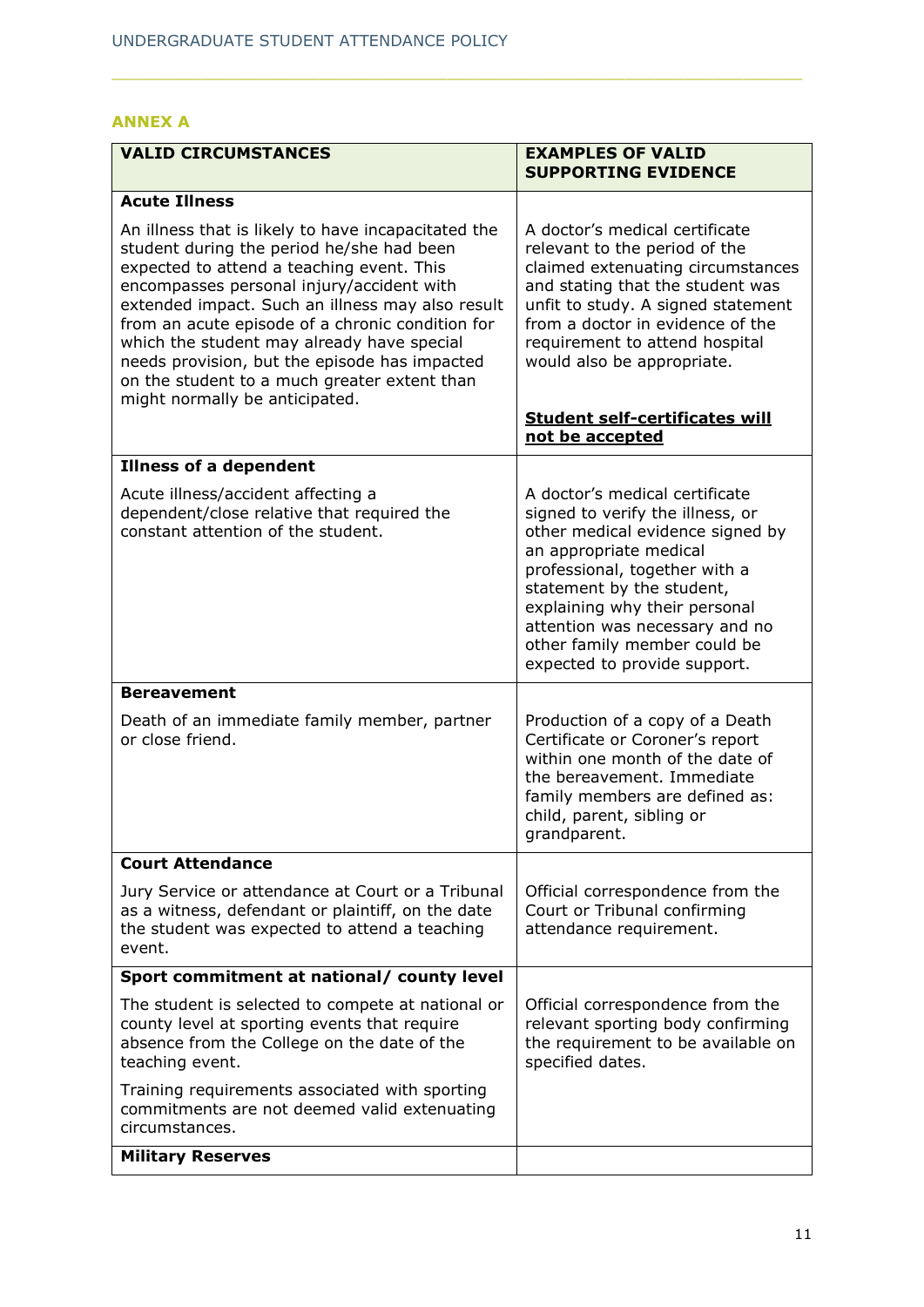| <b>VALID CIRCUMSTANCES</b>                                                                                                                                                                                                                                      | <b>EXAMPLES OF VALID</b><br><b>SUPPORTING EVIDENCE</b>                                                                                                                                                                                                      |
|-----------------------------------------------------------------------------------------------------------------------------------------------------------------------------------------------------------------------------------------------------------------|-------------------------------------------------------------------------------------------------------------------------------------------------------------------------------------------------------------------------------------------------------------|
| The student is in the military reserves<br>(Navy/Army/Air Force) and is required to<br>undertake annual training.                                                                                                                                               | Official correspondence from the<br>Commanding Officer stating that<br>the commitment cannot be moved<br>to another date.                                                                                                                                   |
| <b>Victim of Crime</b>                                                                                                                                                                                                                                          |                                                                                                                                                                                                                                                             |
| The student was the victim of a crime that was<br>reported to the appropriate authority for<br>investigation and the nature of the crime was<br>such that it was likely to have prevented the<br>attendance at a teaching event.                                | Copy of police/crime report.                                                                                                                                                                                                                                |
| Other exceptional and personal<br>circumstances that do not come under the<br>categories listed                                                                                                                                                                 |                                                                                                                                                                                                                                                             |
| Where students believe they have experienced<br>severe and exceptional circumstances that are<br>not listed here but would reasonably be<br>considered as valid extenuating circumstances,<br>then they should discuss this with the Student<br>Wellbeing Team. | Where the Student Wellbeing Team<br>considers the extenuating<br>circumstances to be valid, they will<br>confer with the Master and/or<br>Registrar and will confirm to the<br>student the nature of the evidence<br>required to support the<br>submission. |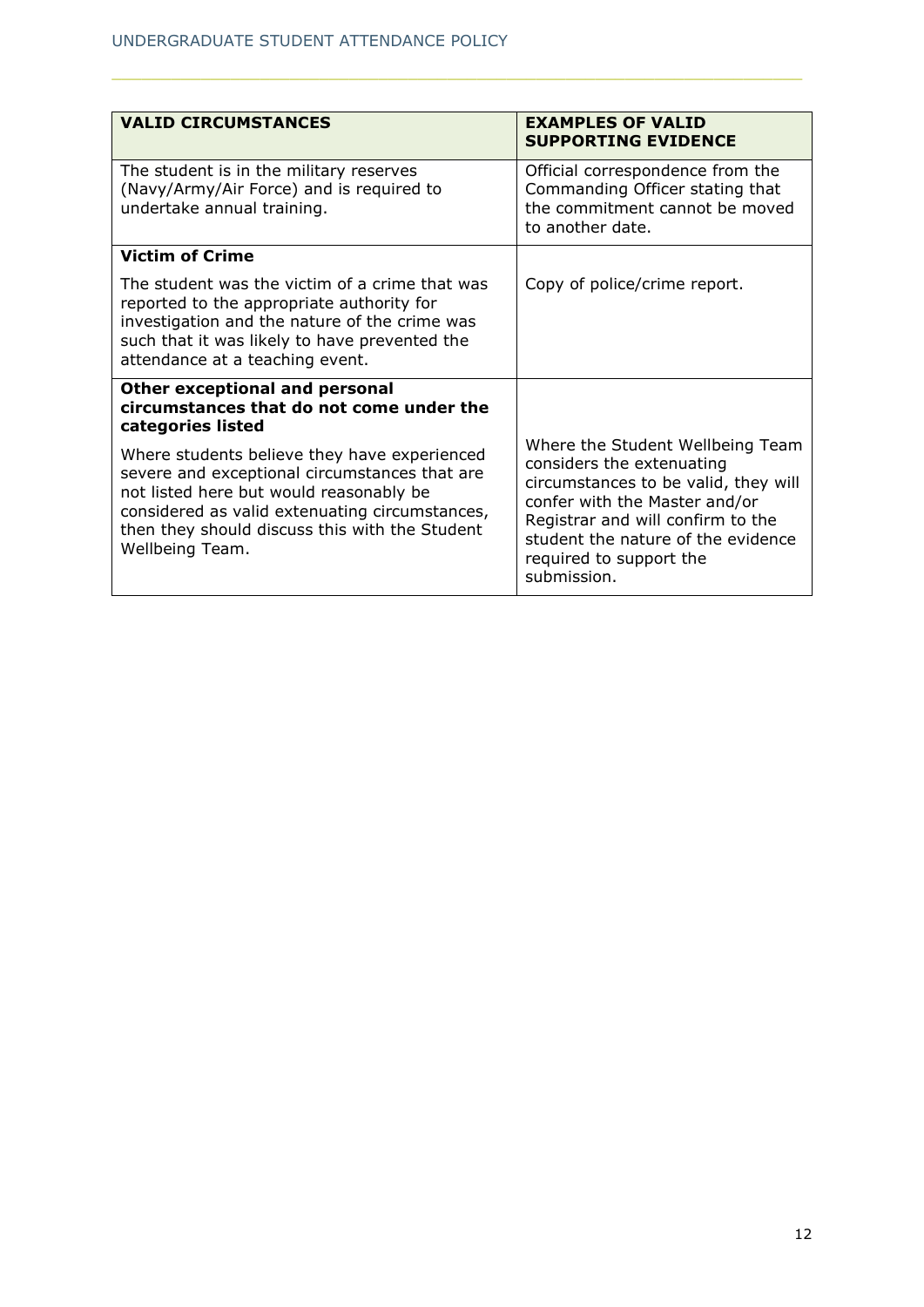<span id="page-12-0"></span>**ANNEX B**



## Leave of Absence Authorisation<sup>2</sup>

If you require a period of absence of more than three consecutive days, you must complete this form. Leave of absence requests cannot exceed 20 working days (consecutive or non-consecutive in any academic year). If your assessment will be affected by your absence, you will need to consult the [Extenuating Circumstances Policy.](mailto:https://www.nchlondon.ac.uk/about-us/academic-handbook/nch-policies-and-procedures/nch-undergraduate-degree/) Your absence may not be authorised if it is believed that you will be unable to catch up with your studies.

\_\_\_\_\_\_\_\_\_\_\_\_\_\_\_\_\_\_\_\_\_\_\_\_\_\_\_\_\_\_\_\_\_\_\_\_\_\_\_

| 1: Student information |         |  |
|------------------------|---------|--|
| Student ID number      |         |  |
| First and middle names | Surname |  |
| NCH email address      |         |  |

| 2: Current programme information |       |  |                |  |
|----------------------------------|-------|--|----------------|--|
| Programme                        | Major |  |                |  |
|                                  | Minor |  |                |  |
| Programme start date             |       |  | Level of study |  |

| 3: Request for leave of absence      |  |  |  |
|--------------------------------------|--|--|--|
| Dates of leave                       |  |  |  |
| Reason                               |  |  |  |
| Documents to support<br>your request |  |  |  |

<sup>&</sup>lt;sup>2</sup> Please email [sas@nchlondon.ac.uk](mailto:sas@nchlondon.ac.uk) to obtain a word version of this document. A word version of this document can be found on Canvas 'Student Guides and Forms'.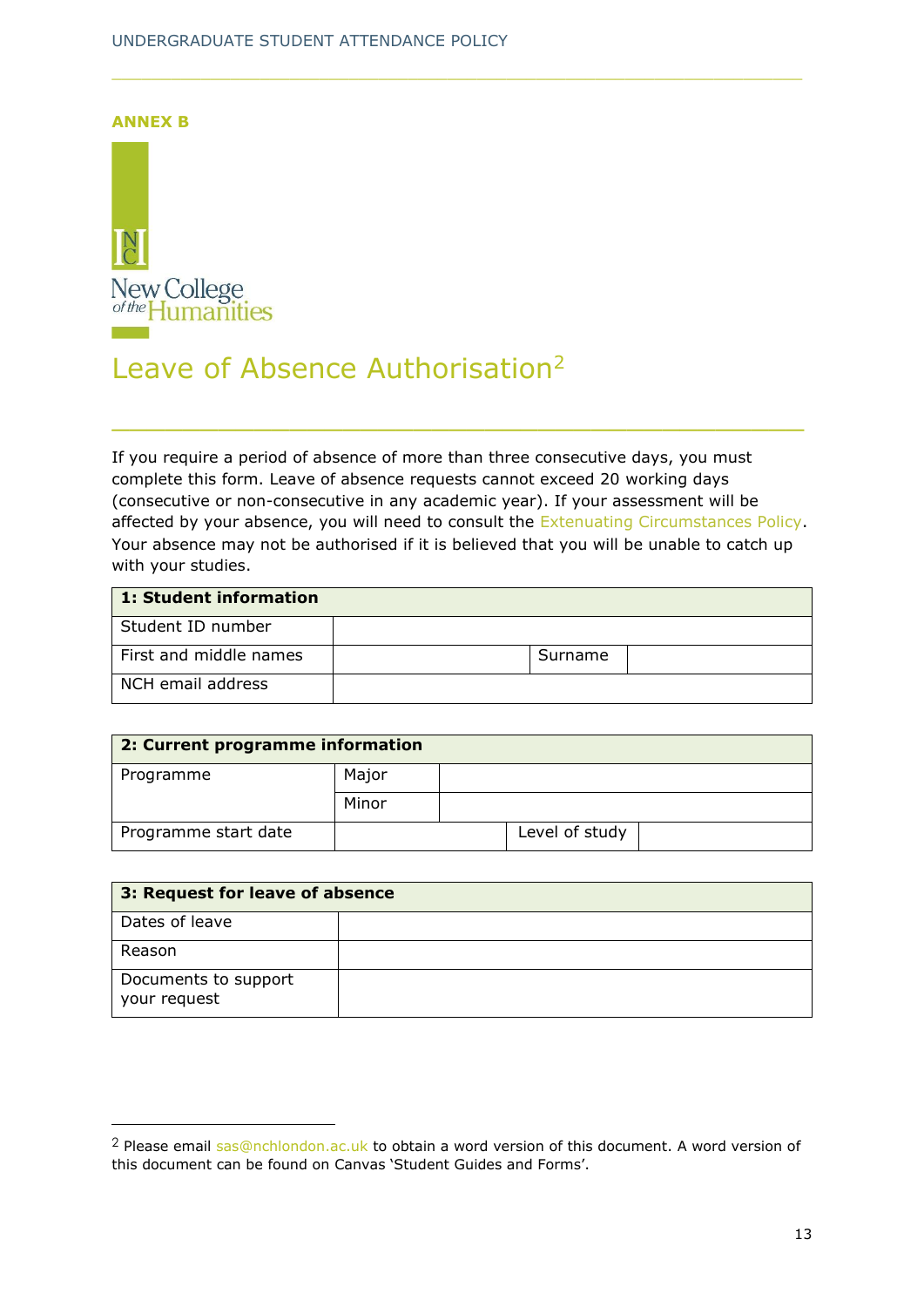| 4: Head of Faculty major                                                                     |  |  |  |  |
|----------------------------------------------------------------------------------------------|--|--|--|--|
| I agree to a leave of absence, and the student will engage with their studies as<br>follows: |  |  |  |  |
| Engagement with studies                                                                      |  |  |  |  |
| Head of Faculty                                                                              |  |  |  |  |
| Signature                                                                                    |  |  |  |  |
| Date                                                                                         |  |  |  |  |

| 5: Head of Faculty minor (if applicable) |                                                                                  |  |  |
|------------------------------------------|----------------------------------------------------------------------------------|--|--|
| follows:                                 | I agree to a leave of absence, and the student will engage with their studies as |  |  |
| Engagement with studies                  |                                                                                  |  |  |
| Head of Faculty                          |                                                                                  |  |  |
| Signature                                |                                                                                  |  |  |
| Date                                     |                                                                                  |  |  |

| 6: Approval |  |
|-------------|--|
| Registrar   |  |
| Signature   |  |
| Date        |  |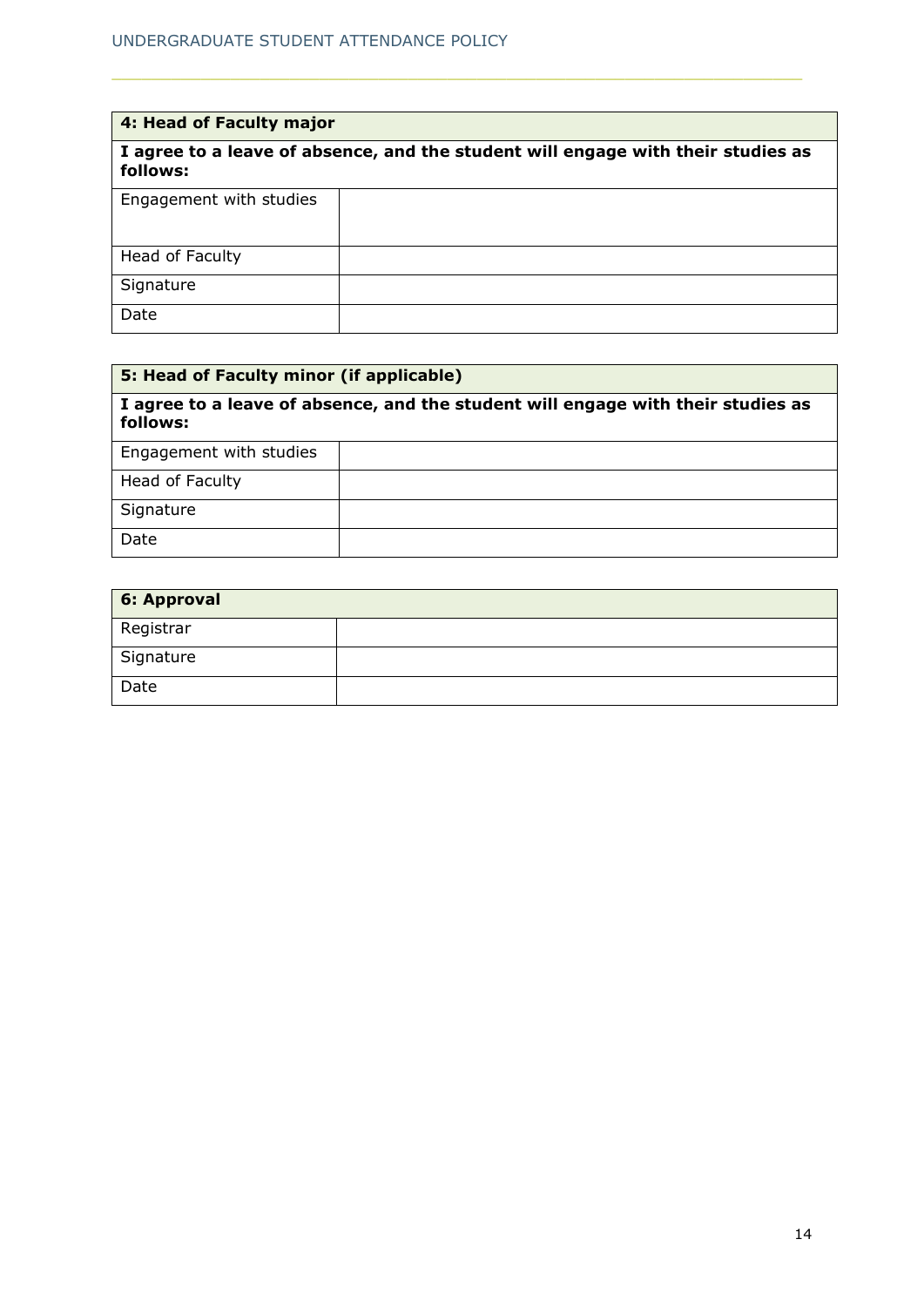<span id="page-14-0"></span>

# Student Appeal Form<sup>3</sup>

## **This form along with all documentary evidence should be submitted to the Master within ten working days of the written notification of the decision.**

\_\_\_\_\_\_\_\_\_\_\_\_\_\_\_\_\_\_\_\_\_\_\_\_\_\_\_\_\_\_\_\_\_\_\_\_\_\_\_

| <b>Section 1: Student information</b> |  |                   |  |
|---------------------------------------|--|-------------------|--|
| Student ID number                     |  |                   |  |
| First and middle names                |  | Surname           |  |
| NCH email address                     |  |                   |  |
| Programme                             |  | Level of<br>study |  |

|              | <b>Section 2: Grounds for appeal</b>                                                                               |  |
|--------------|--------------------------------------------------------------------------------------------------------------------|--|
|              | On which grounds are you appealing (choose one or more of the following):                                          |  |
| $\mathbf{1}$ | There has been a significant procedural flaw or irregularity that<br>compromised the fairness of the process.      |  |
| 2            | New material evidence (which must be supported by explanation of why<br>it is being submitted at this late stage). |  |
| 3            | There is a bias or reasonable perception of bias during the procedure.                                             |  |
| 4            | An outcome, decision and/or penalty, being unreasonable or<br>disproportionate.                                    |  |
|              | Write a statement to support your grounds for appeal.                                                              |  |

<sup>&</sup>lt;sup>3</sup> A word version of this document can be found on Canvas 'Student Guides and Forms'.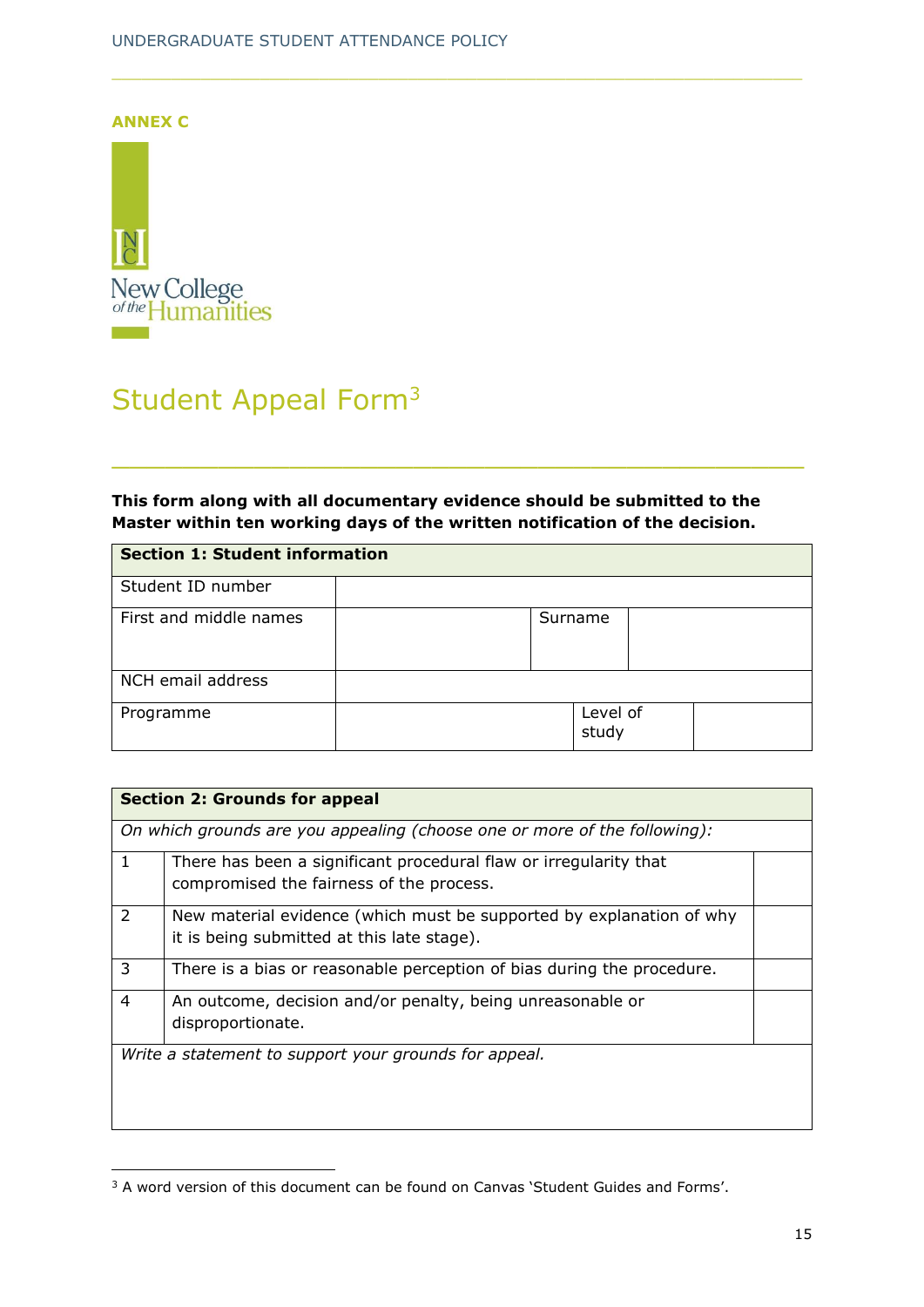## **Section 3: Evidence**

*Please list all the supporting evidence you have included with your appeal. Please ensure you include copies of all the evidence you wish to submit to support your appeal.* 

## **Section 4: Certification of form**

- *1. Confidentiality*
	- *In accordance with the General Data Protection Regulations 2018 we require your consent to:*
		- *Hold elements of the information you have provided on an electronic database*
		- *Disclose the information to authorised members of the College staff for purposes connected with the investigation of your case*
- *2. False claims*

*Submission of false or fraudulent documentation is an offence, which will be dealt with under the Student Code of Conduct and Disciplinary Procedures. The College reserves the right to check the validity of the document(s) submitted by contacting any relevant third parties directly.*

*By signing here, you confirm that you agree with the above statements and give your consent for the information provided to be used as detailed above.*

**Name: Signature: Date:**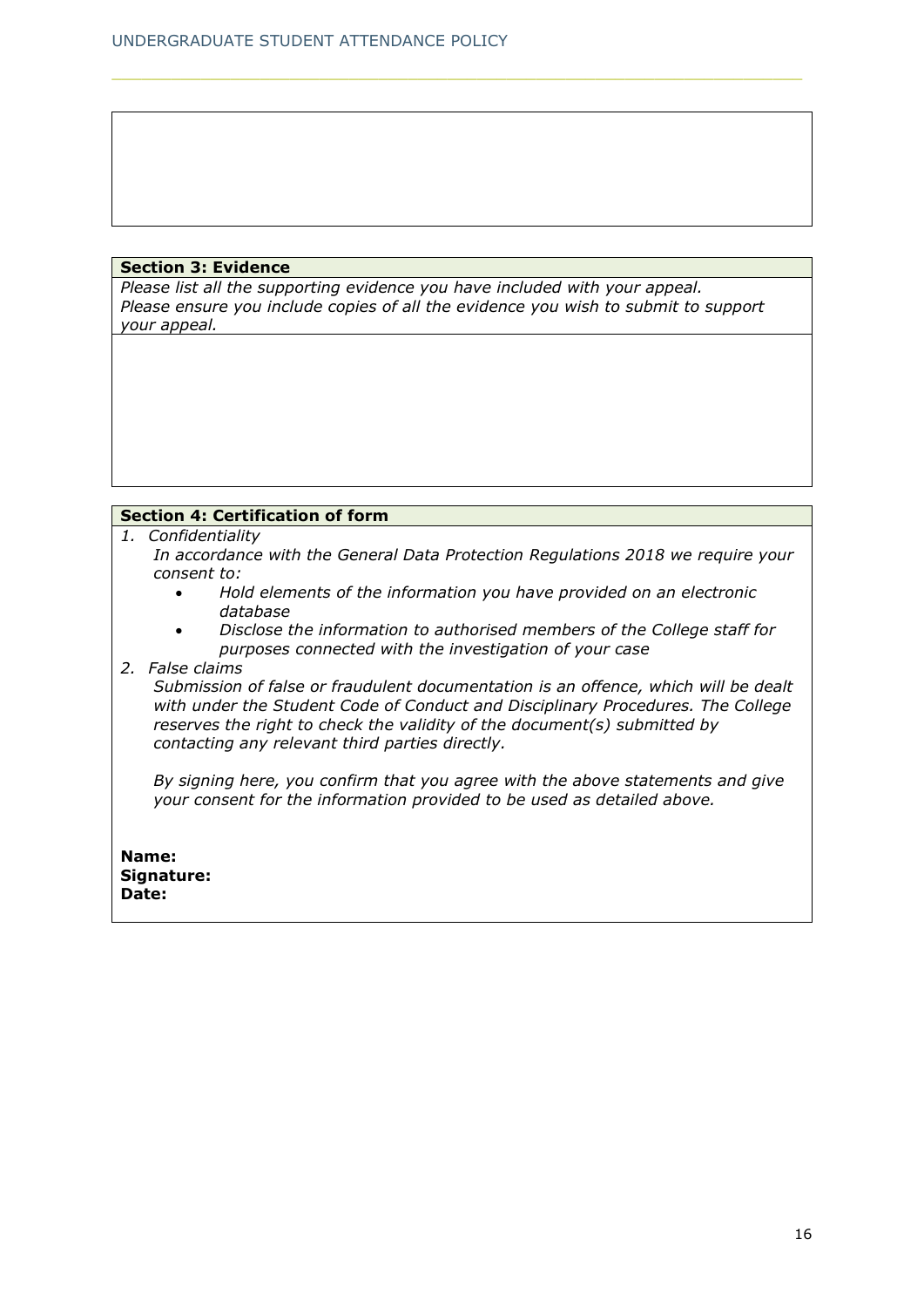**ANNEX D**



to the Master

\*\*At any stage a Head of Faculty (HoF), Course Leader (CL) or Personal Tutor (PT) may refer the student to<br>the Student Wellbeing Team if it is considered that the Student Support to Study Policy is more appropriate<br>for the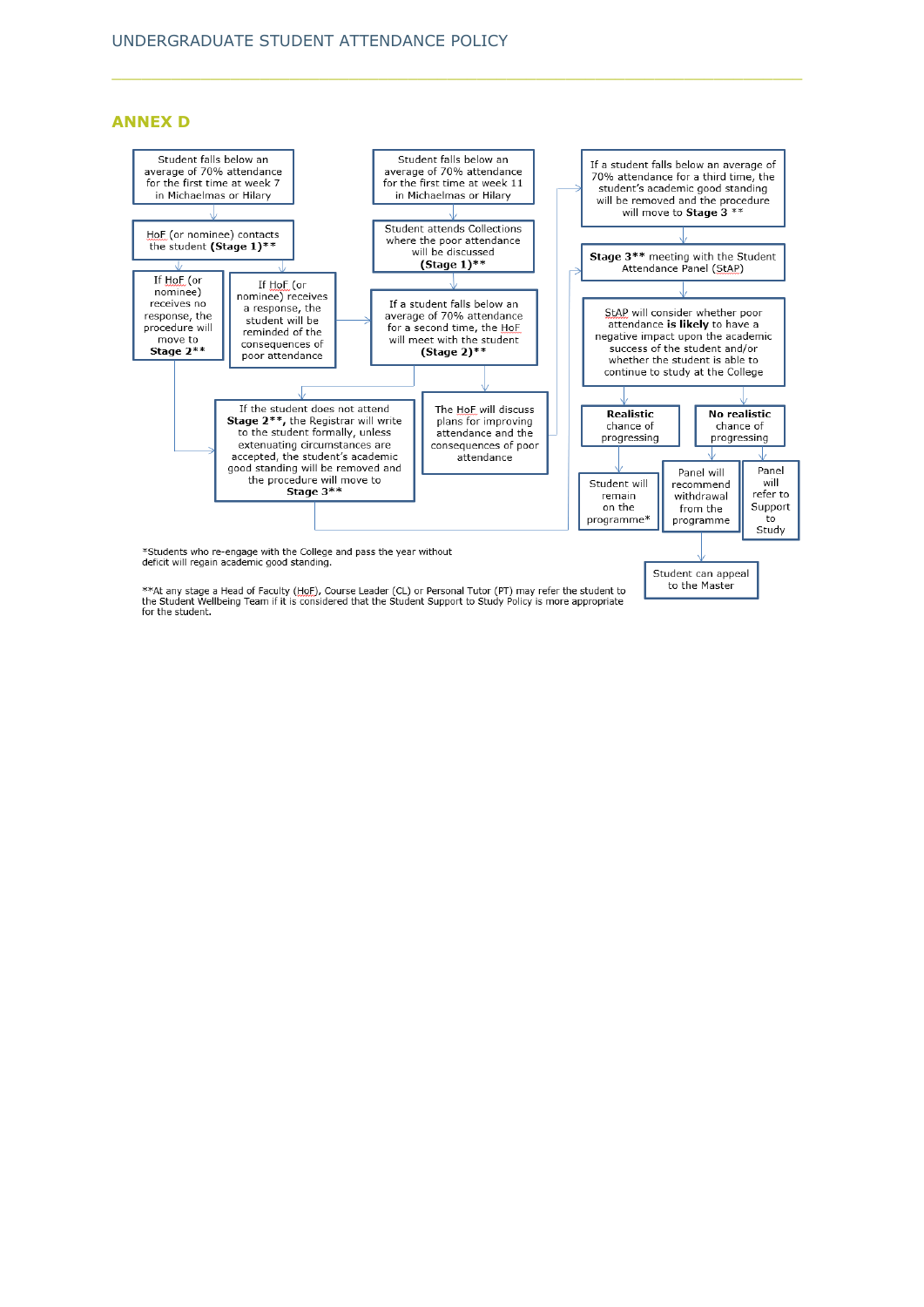<span id="page-17-0"></span>

# Authorised Absence Guidance and Procedure

\_\_\_\_\_\_\_\_\_\_\_\_\_\_\_\_\_\_\_\_\_\_\_\_\_\_\_\_\_\_\_\_\_\_\_\_\_\_\_

- 1. In exceptional circumstances a student may require a period of absence. The minimum duration a student can submit an application for a leave of absence is three working days and up to 20 consecutive days. A maximum period of absence is 20 working days per academic year. For absences of more than 20 working days students must interrupt their studies or withdraw from the programme. A student who wishes to request a leave of absence in such exceptional circumstances must complete a Leave of Absence Authorisation [\(ANNEX B\)](#page-12-0). The completed form and accompanying documentation should be handed, emailed or posted timely to the Assistant Registrar.
- 2. Reasons for authorised absence can include:
	- Medical treatment
	- Death or serious illness of a family member
	- Genuine family emergency
	- Court attendance
	- Sport commitment in a national or international event
	- Conference
	- Collection of data

This is not an exhaustive list and each request will be considered on its own merit.

- 3. Authorised absence will not be granted for events such as holidays, weddings, or religious festivals during term time.
- 4. If a student believes the absence will affect summative assessment and they meet the relevant criteria, the student must also submit a separate claim for Extenuating Circumstances.
- 5. Students must apply for a leave of absence prior to their departure, unless the student can provide evidence that the circumstances have prevented them from doing so.